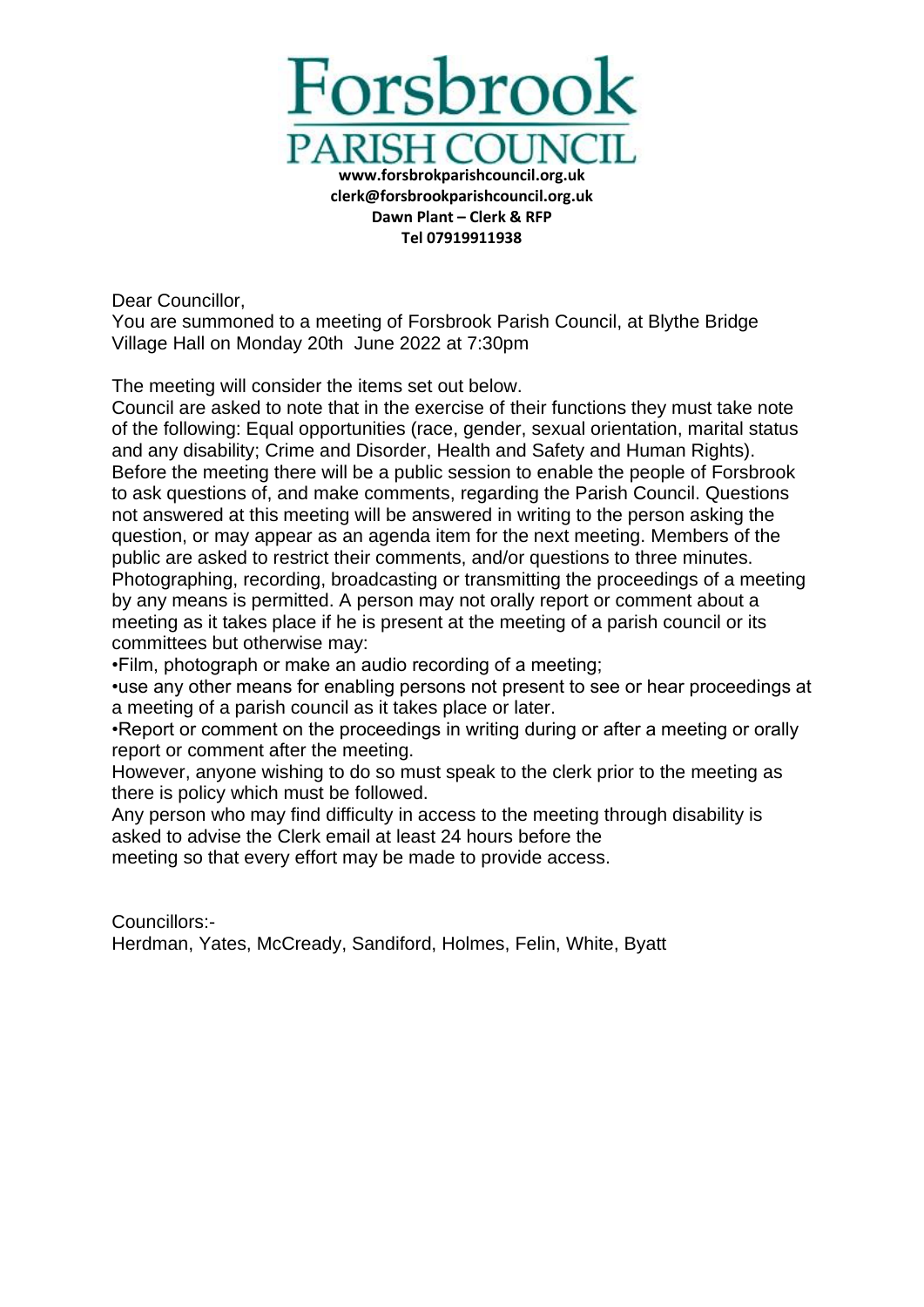

## **MAIN AGENDA – Monday 20th June 2022 at 7:30pm**

**1**, **Apologies**: to receive apologies.

**2, Declarations of Interest and Dispensations (from agenda)** – Councillors must declare any personal or prejudicial interests in items on the agenda and their nature, and leave the room for the relevant items.

**3**, **Register of Interests**: Councillors are reminded of the need to maintain their register of interests.

4, **Minutes**: to consider for accuracy and to approve the minutes of the last meeting: May 2022

5, **Residents issues**: (Suspend standing orders) To hear any issues faced by residents of the Parish

**6**, **County and District Councillor reports** to include reports from representatives attending outside meetings. to update Council with any relevant information.

**7, Accounts/ Finance**: to consider/approve

- a) June accounts
	- b) Bank Reconciliation (previously circulated by email and available on the web site)
	- c) YTD figures and budget scrutiny

## **8**,, **Clerks report.**

Update on CILCA

Parishes Together Meeting

## **9**, **Correspondence**

**10. Update on the Police House project**

**11. Update on Plants / Watering for 2022** 

**12. Queens Jubilee – Discussion on the event and what worked / didn't**

**13 Remembrance Day plans and Christmas events**

**14 Forsbrook Sign on Cheadle Road – to discuss and decide on a suitable replacement following on from the email from Staffordshire County Council 15. Volunteer team for small Parish jobs.**

**16**, **Planning:** to consider the Parish Councils response to the following planning applications:

**17**, **Cemetery:** to discuss any issues with the cemetery.

**17a Cemetery gates locking arrangements – Decision in April runs out at the end of June to employ the handyman to lock / unlock the gates. Discuss and decide if to carry on with the arrangement.**

**18**, **Environment**: to discuss any issues which Councillors would like the Clerk to report to other agencies.

**19**, **Councillor Updates**: to receive any additional updates from Councillors.